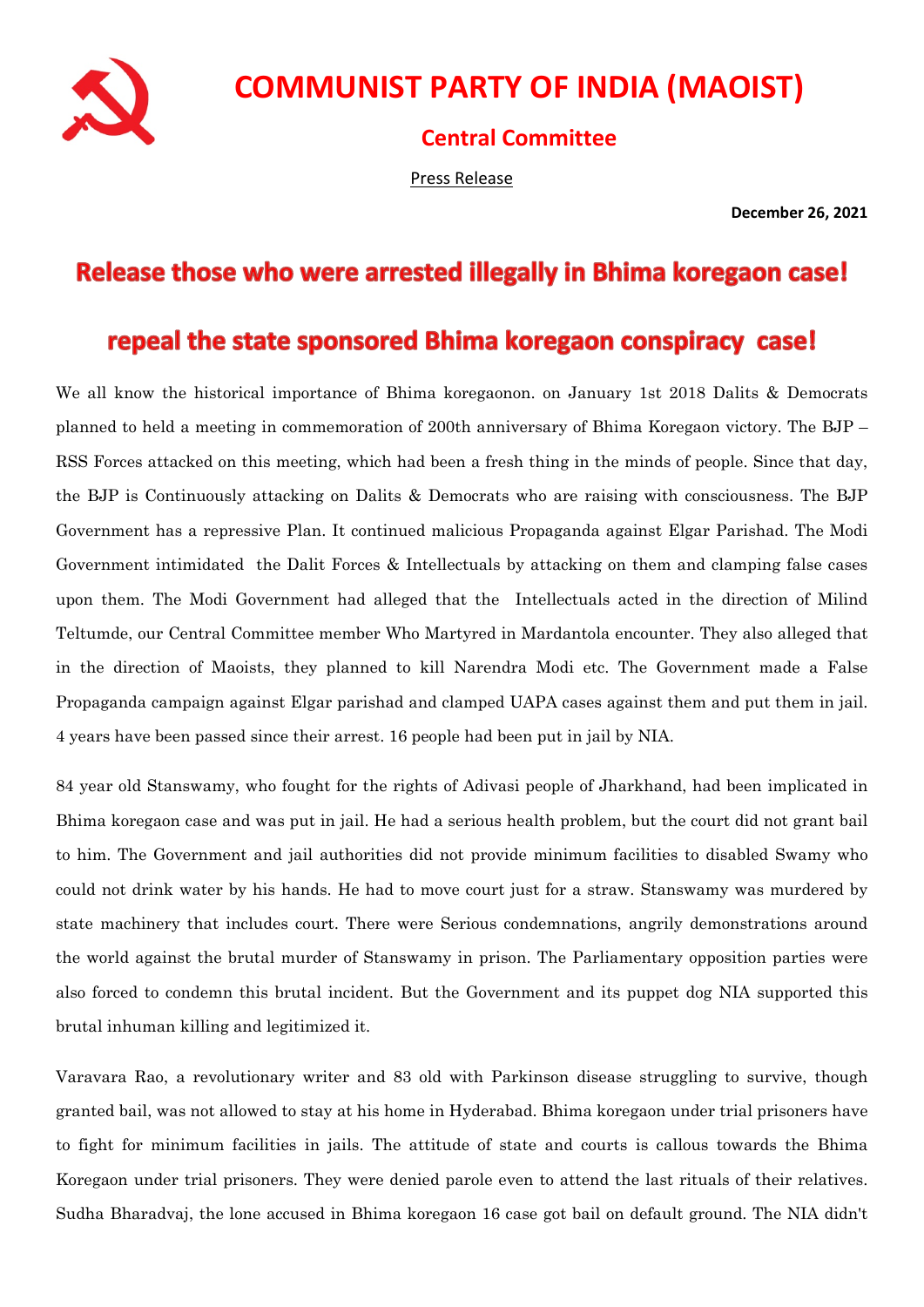submit charge sheets in time in this case. According to statute, all the persons on this case should have been given bail, because the charge sheets were not submitted in time. But courts are under the control of NIA in the Fascist regime. What is the use of expressing concern by Bombay High court on the painful demise of Stan Swamy.

Justice Krishna aiyer said in his famous Judgement that jail is not compulsory, where as bail is a rule. Now the Courts do not listen and follow the Precedents. without any reason, the accused is being kept in jails. The Judiciary is serving the haves. The judiciary is not serving the have nots. The Judiciary is serving as one of the four pillars of the state machinery which serves the interests of the state power. Now and then it listens to the public interest litigations but finally, it serves the state interests. Therefore, the Bhima Koregeon accused persons do not get Justice from the courts. By peoples' agitations only, their rights will be revived.

The Brahmaniya Hindutwa Fascist BJP-RSS Government is clamping cases against intellectuals, Democrats, Poets, writers and Branding them as urban naxals, who are fighting fot the rights of Dalits, Adivasis minorities. The NIA is continuously attacking these people. A false allegation & case was filed against Milind Teltumde, a beloved leader of the people was murdered by the police along with his 27 Comrades of PLGA fighters. His brother Anad Teltumde, an IIT Professor was put in jail. in addition to Beema Koregaon-16 case, students, youth, artists are being arrested with brutal statutes laws. Prof.Saibaba 90% disabled person, had been put in jail and served with imprisonment without any scope of bail.

The people are raising voices against the fascist BJP government throughout the country, solidarity is coming from country and abroad for Bheema Koregoan prisoners and other prisoners. The Arsenal software analysis lab exposed the state conspiracy in Beema Koregoan case. A signature campaign has been started with prominent persons from home and abroad demanding the release of Beema Koregaon prisoners.

## Dear People,

We appeal to the working classes, artists, writers, intellectuals, patriots to demand and agitate for the release of Bheema Koregaon prisoners. we also appeal all the people to raise voice against the fascist government with the slogan ' Down with new Peshwaism' – ' Nayee Peshwayee Nahin Chalegi'.

Repeal the illegal case of Beema Koregaon and release all those immediately.